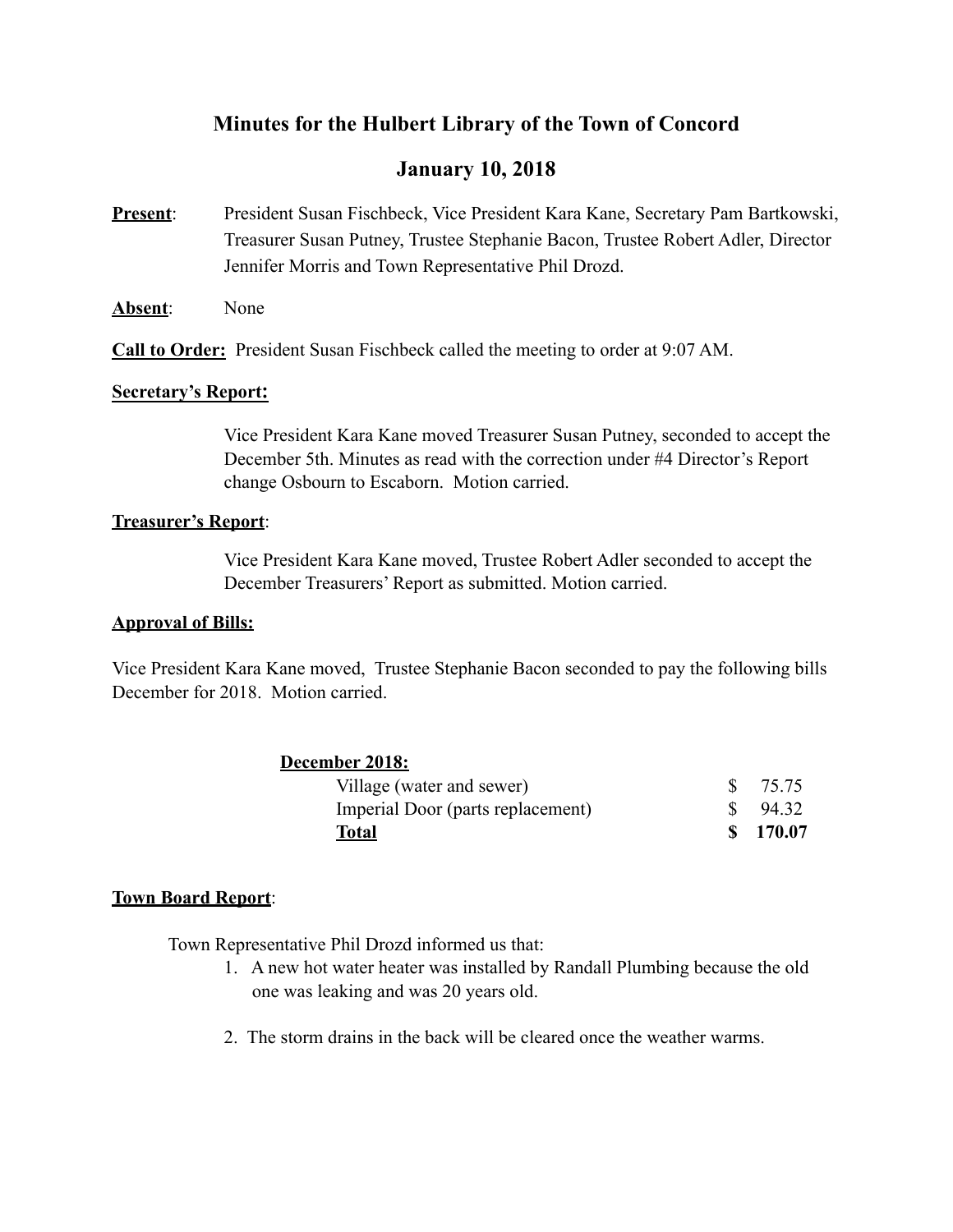## **Correspondence**:

- 1. A \$100, unrestricted use by the Hulbert Library donation was received from Springville Pediatrics no designation was given.
- 2. A thank you from the library staff was received thanking us for the Christmas lunch.
- 3. A letter was received from Mrs. Carla Fuller protesting the change to library hours. The Director spoke to Mrs. Fuller along with a follow-up letter explaining that the changes to our hours are year long and that hours have not been reduced. This matter seems resolved.

## **Director's Report:**

Director Jennifer Morris informed the Board that:

- 1. She is working on programming for February through May and requests \$425 funds for the presenters:
	- (a) Tina Ames May 4th.(\$175)
	- (b) Dean Hunneshagen Joy of Trains March 2nd. (\$175)
	- (c) Siberian Husky Club of Niagara Frontier March 16th (\$75)
- 2. She is looking into booking the following performers with estimated cost of \$200.
	- (a) Earth Spirit Educational Services either Native American Studies or Nature program.
	- (b) Botanical Gardens The Secret Language of Flowers.
- 3. Erica Glass-Terhune our new part-time page started January 7th.
- 4. The next ACT meeting will be Saturday March 2nd at the Central Library 8:30am to 1pm. This will be the Annual Meeting.

# **Maintenance Committee:**

Chairman Robert Adler has started work by outlining the direction he would like his committee to move. He is basing his work on the book *How Buildings Learn: What Happens after They're Built* by Stewart Brand. Chair Adler presented the Board with a detailed checklist of the categories: Site, Structure, Skin, Services, Space plan, Stuff, Special Projects and Demonstration Projects. Items pertaining to the Library were listed under each category along with the interval each item should be reviewed. His next step is to take a walk through the Library with Caretaker Gerald Krezmiein.